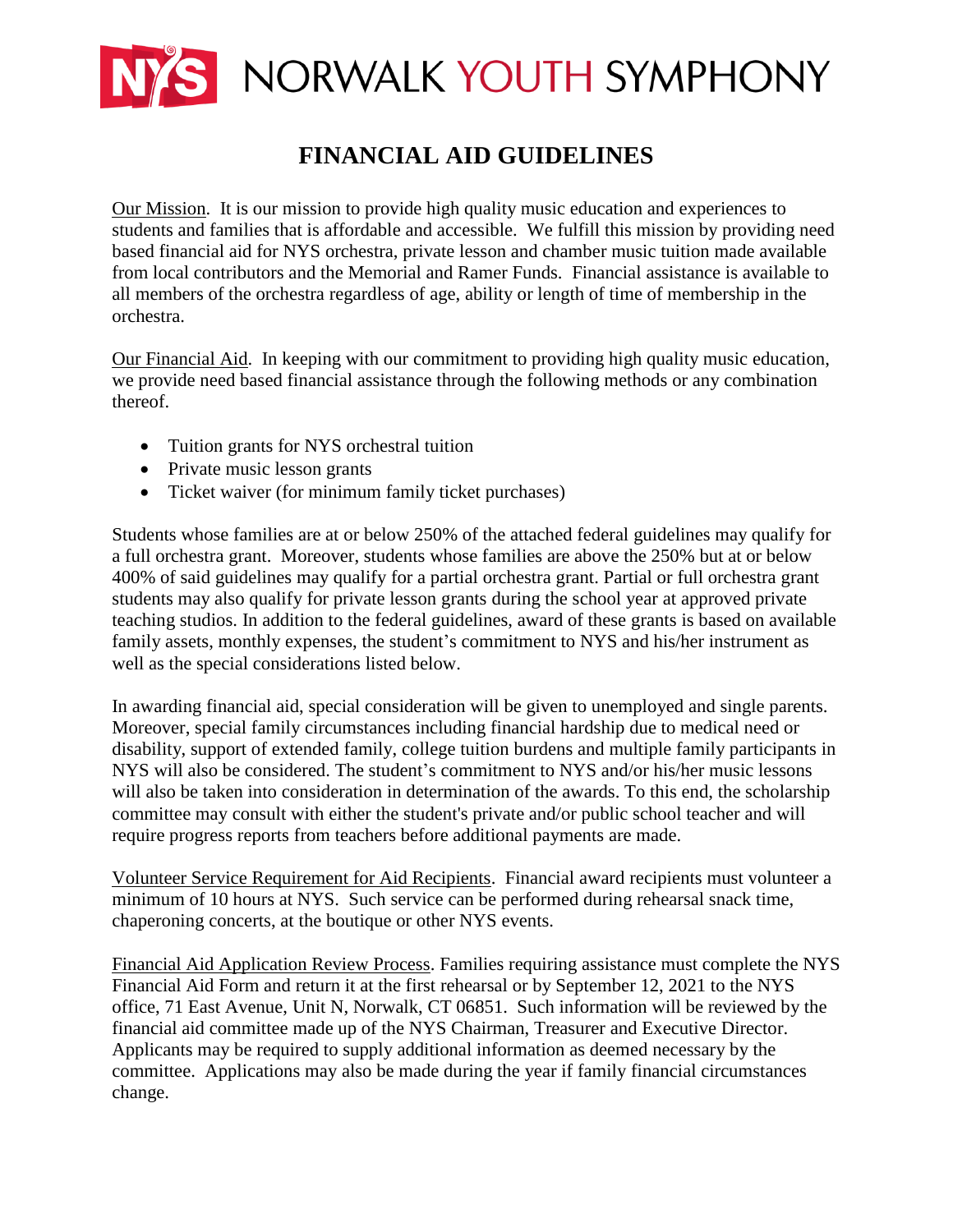# **Federal Poverty Level Chart**

The Department of Health & Human Services (HHS) issues poverty guidelines that are often referred to as the "federal poverty level" (FPL).

| <b>Household</b> |          |          |          |           |           |           |           |
|------------------|----------|----------|----------|-----------|-----------|-----------|-----------|
| <b>Size</b>      | 100%     | 138%     | 150%     | 200%      | 250%      | 300%      | 400%      |
| 1                | \$12,880 | \$17,774 | \$19,320 | \$25,760  | \$32,200  | \$38,640  | \$51,520  |
| $\overline{2}$   | \$17,420 | \$24,040 | \$26,130 | \$34,840  | \$43,550  | \$52,260  | \$69,680  |
| 3                | \$21,960 | \$30,305 | \$32,940 | \$43,920  | \$54,900  | \$65,880  | \$87,840  |
| 4                | \$26,500 | \$36,570 | \$39,750 | \$53,000  | \$66,250  | \$79,500  | \$106,000 |
| 5                | \$31,040 | \$42,835 | \$46,560 | \$62,080  | \$77,600  | \$93,120  | \$124,160 |
| 6                | \$35,580 | \$49,100 | \$53,370 | \$71,160  | \$88,950  | \$106,740 | \$142,320 |
| 7                | \$40,120 | \$55,366 | \$60,180 | \$80,240  | \$100,300 | \$120,360 | \$160,480 |
| 8                | \$44,660 | \$61,631 | \$66,990 | \$89,320  | \$111,650 | \$133,980 | \$178,640 |
| 9                | \$49,200 | \$67,896 | \$73,800 | \$98,400  | \$123,000 | \$147,600 | \$196,800 |
| 10               | \$53,740 | \$74,161 | \$80,610 | \$107,480 | \$134,350 | \$161,220 | \$214,960 |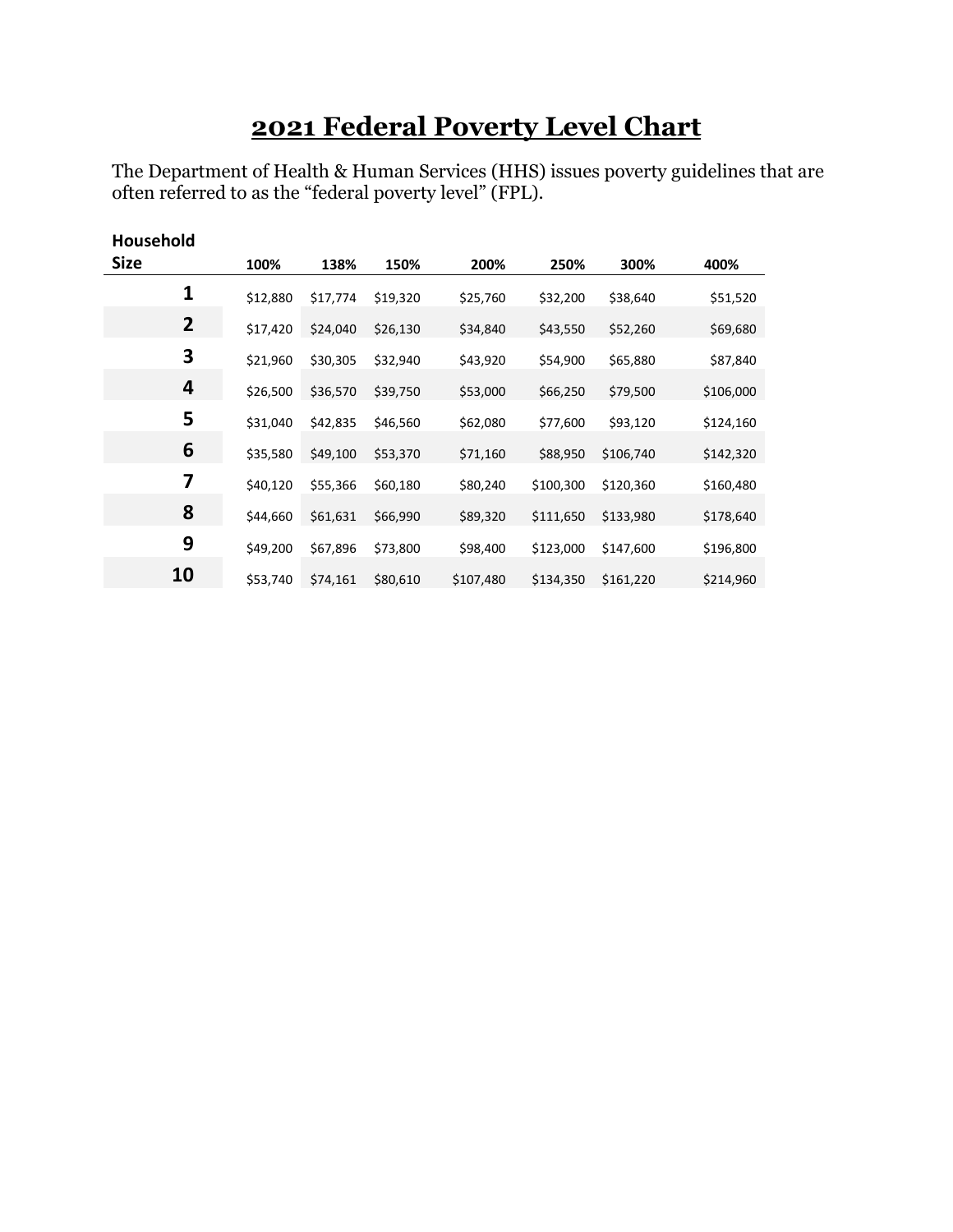

#### *Fill out this form COMPLETELY to be considered for a Financial Aid Award.*

# **STUDENT INFORMATION** FIRST NAME LAST NAME ADDRESS CITY STATE ZIP HOME or CELL PHONE EMAIL (list one used most often) **PRIVATE TEACHER NAME PHONE/EMAIL PHONE/EMAIL** PARENT or GUARDIAN FULL NAME **PARENT OF GUARDIAN FULL NAME PLEASE LIST ALL DEPENDENTS and AGES** (circle those in college)**:** ⬜Married ⬜Single ⬜Divorced ⬜Widowed ⬜Separated ⬜Domestic Partnership MARITAL STATUS of Parent(s)/Guardian(s) (please circle) \*\*If parents/guardians maintain separate households, each party must submit his/her own application. **INCOME AND EXPENSES INFORMATION Parent/Guardian Parent/Guardian** Occupation/Title Name of Employer

| Employer Phone No.                               |                    |     |
|--------------------------------------------------|--------------------|-----|
| Annual Salary, Wages, Tips, Bonuses etc. \$      |                    | \$  |
| All Other Income (Annual)                        |                    |     |
| Spousal or Child Support                         | $\mathbf{\$}$      |     |
| Pensions, Retirement, Social Security            | \$                 |     |
| Workman's Comp, Unemployment, SSI                | \$                 |     |
| <b>Value of Savings</b>                          | \$                 |     |
| <b>Value of All Investments</b>                  | \$                 | \$. |
| Market Value of Real Estate                      | $\hat{\mathbf{x}}$ |     |
| Monthly Expenses                                 | \$.                |     |
| Mortgage/Rent                                    | $\mathbf{\hat{S}}$ |     |
| <u> Utilities (oil/gas/electric/water/cable)</u> | \$                 |     |
| Auto Payment & Fuel                              | \$                 |     |
| <b>Household Expenses</b>                        |                    |     |
| Insurance                                        |                    |     |
| Other (please specify)                           |                    |     |